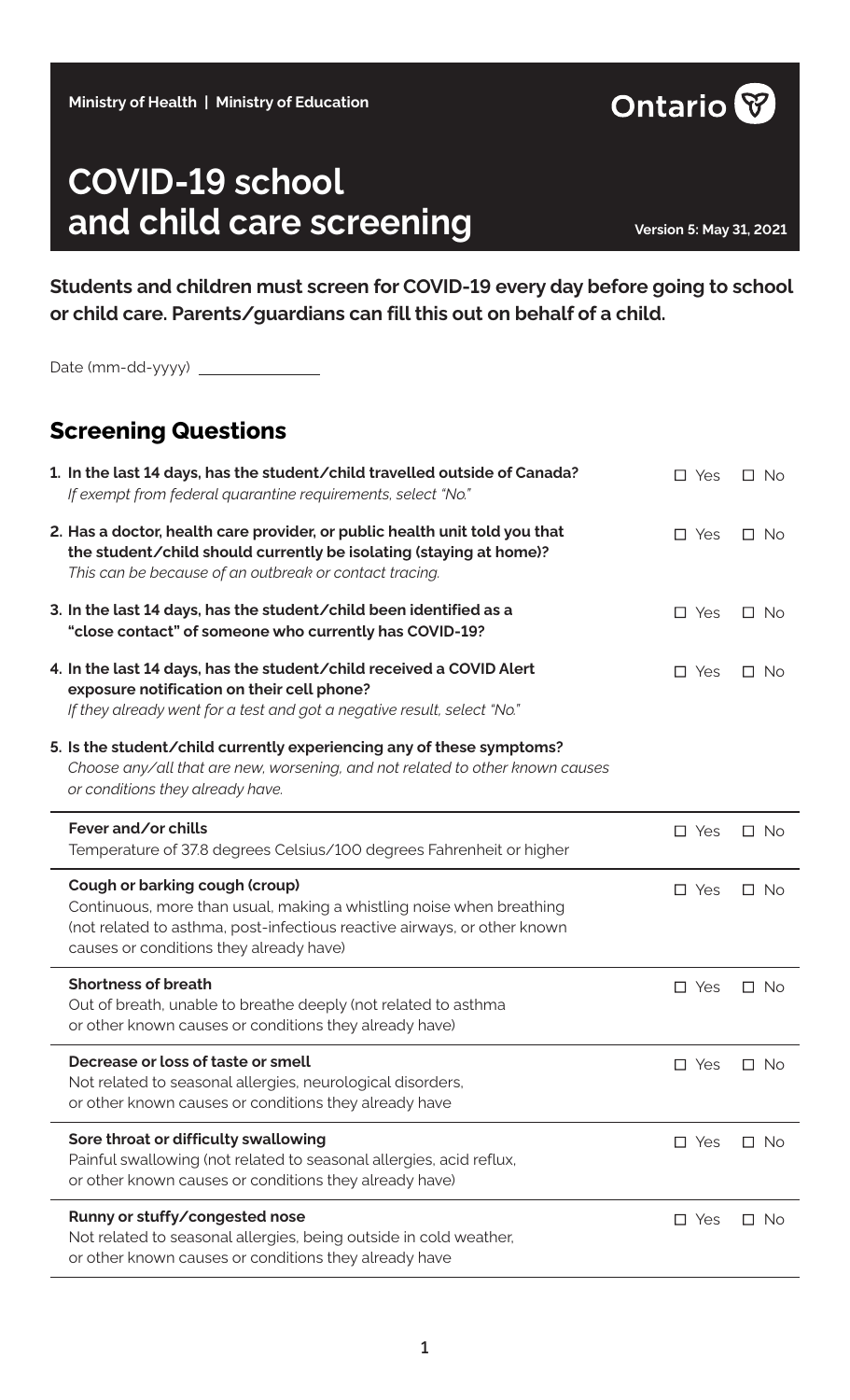| <b>Headache</b>                                                                                                                                                                                                                                | $\Box$ Yes | $\Box$ No |
|------------------------------------------------------------------------------------------------------------------------------------------------------------------------------------------------------------------------------------------------|------------|-----------|
| Unusual, long-lasting (not related to tension-type headaches, chronic migraines,<br>or other known causes or conditions they already have)                                                                                                     |            |           |
| If the student/child received a COVID-19 vaccination in the last 48 hours and<br>is experiencing a mild headache that only began after vaccination, select "No."                                                                               |            |           |
| Nausea, vomiting and/or diarrhea<br>Not related to irritable bowel syndrome, anxiety, menstrual cramps,<br>or other known causes or conditions they already have                                                                               | $\Box$ Yes | $\Box$ No |
| Extreme tiredness or muscle aches<br>Unusual, fatigue, lack of energy, poor feeding in infants (not related to<br>depression, insomnia, thyroid disfunction, sudden injury, or other known<br>causes or conditions they already have)          | $\Box$ Yes | $\Box$ No |
| If the student/child received a COVID-19 vaccination in the last 48 hours<br>and is experiencing mild fatigue and/or mild muscle aches/joint pain that<br>only began after vaccination, select "No."                                           |            |           |
| 6. Is someone that the student/child lives with currently experiencing<br>any new COVID-19 symptoms and/or waiting for test results after<br>experiencing symptoms?<br>If the individual experiencing symptoms received a COVID-19 vaccination | $\Box$ Yes | $\Box$ No |
| in the last 48 hours and is experiencing mild headache, fatigue, muscle<br>aches, and/or joint pain that only began after vaccination, select "No."                                                                                            |            |           |

# **Results of screening questions**

## **If you answered "YES" to question 1 or 3 do not go to school or child care.**

- **•** The student/child must self-isolate (stay home) for 14 days and not leave except to get tested or for a medical emergency.
- **•** If you answered **"YES" to question 1**, follow the advice of public health. The student/child can return to school/child care after they are cleared by your local public health unit.
- **•** If you answered **"YES" to question 3**, talk with a doctor/health care provider to get advice or an assessment, including if they need a COVID-19 test. The student/child can return to school/child care only after 14 days, even if they get a negative test result.
	- **∙** If you live in certain areas of the province, like Toronto or Peel, siblings and other people in your household must stay at home for 14 days. This is because of local risk factors.
	- If you live in other areas of Ontario, siblings and other people in your household can go to school, child care or work, but must not leave the home for other non-essential reasons. Ask your school/child care for more information.
- **•** If they develop symptoms or test positive, contact your local public health unit or doctor/health care provider for more advice.
- **•** Contact your school/child care provider to let them know about this result.

#### **If you answered "YES" to question 2 do not go to school or child care.**

- **•** The student/child must self-isolate (stay home) and not leave except for a medical emergency.
- **•** Follow the advice of public health. The student/child can return to school/child care after they are cleared by your local public health unit.
- **•** If they develop symptoms, contact your local public health unit or doctor/health care provider for more advice.
- **•** If you live in certain areas of the province, like Toronto or Peel, siblings and other people in your household must stay at home. This is because of local risk factors.